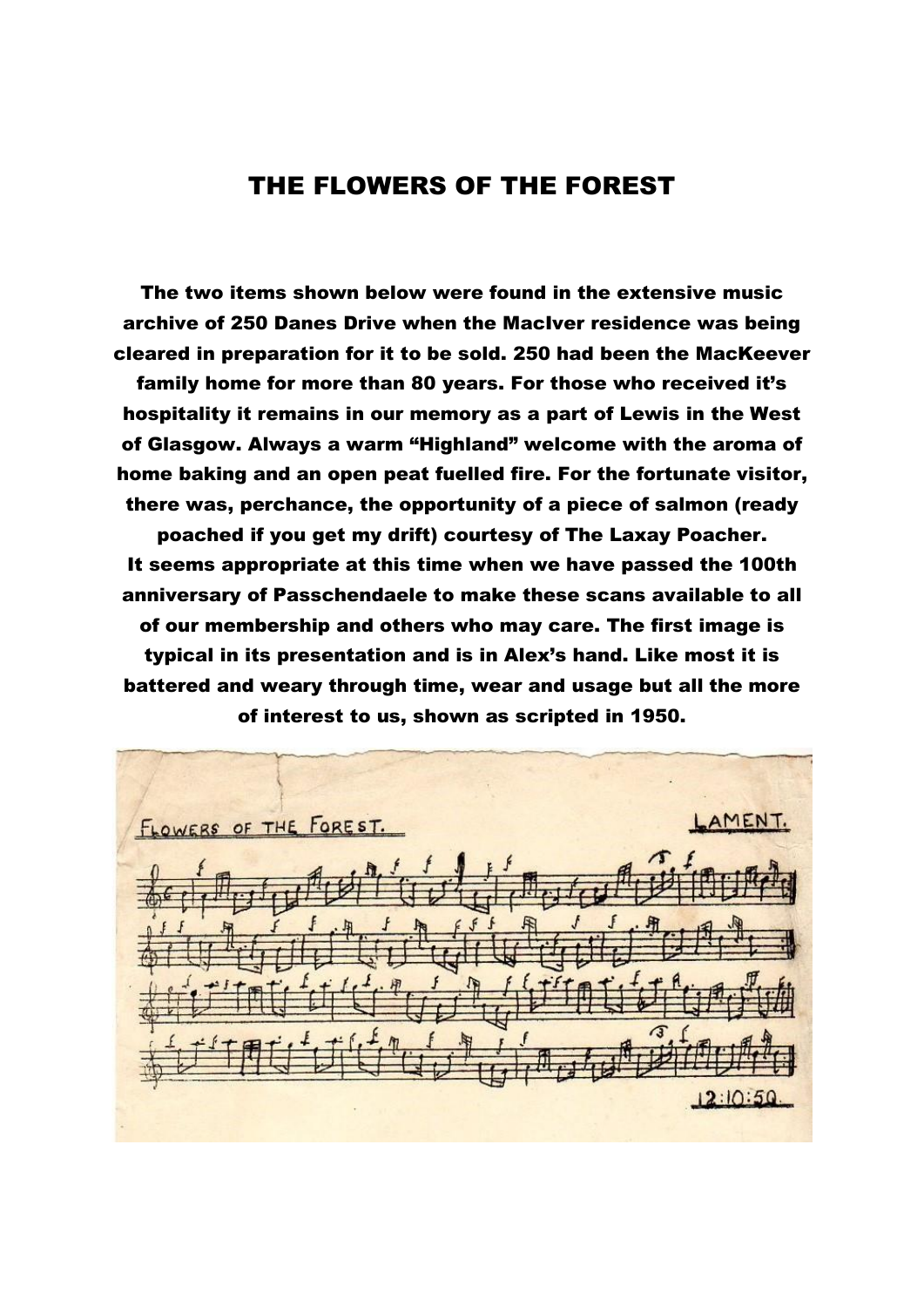Ian McLellan B.E.M. points out that Alex's version is very much as he remembers it. However he did have to re-learn it in part when he joined the Argylls. He confirms a difference where Alex, at the end of the first bar shows, after the throw, semi quavers E to F whereas in other parts of the music it is shown as an E F G triplet. Ian also observes that the tune with three parts as Alex presents it is the usual accepted style.



This second scan is of much earlier origin and is of interesting provenance. The fabric is very frail and thin. The way the notation is

shown is old fashioned, particularly the birl, and all in all is indicative of a time before World War II. This music shows only two parts and is missing a second part which in the view of many is an important musical dynamic of the melody.

Perhaps some of our senior surfers may be able to tell us which BB Company may have been the source of this script or if, as seems likely, it was prepared for a massed B.B. band representing several companies probably of the Scotstoun District.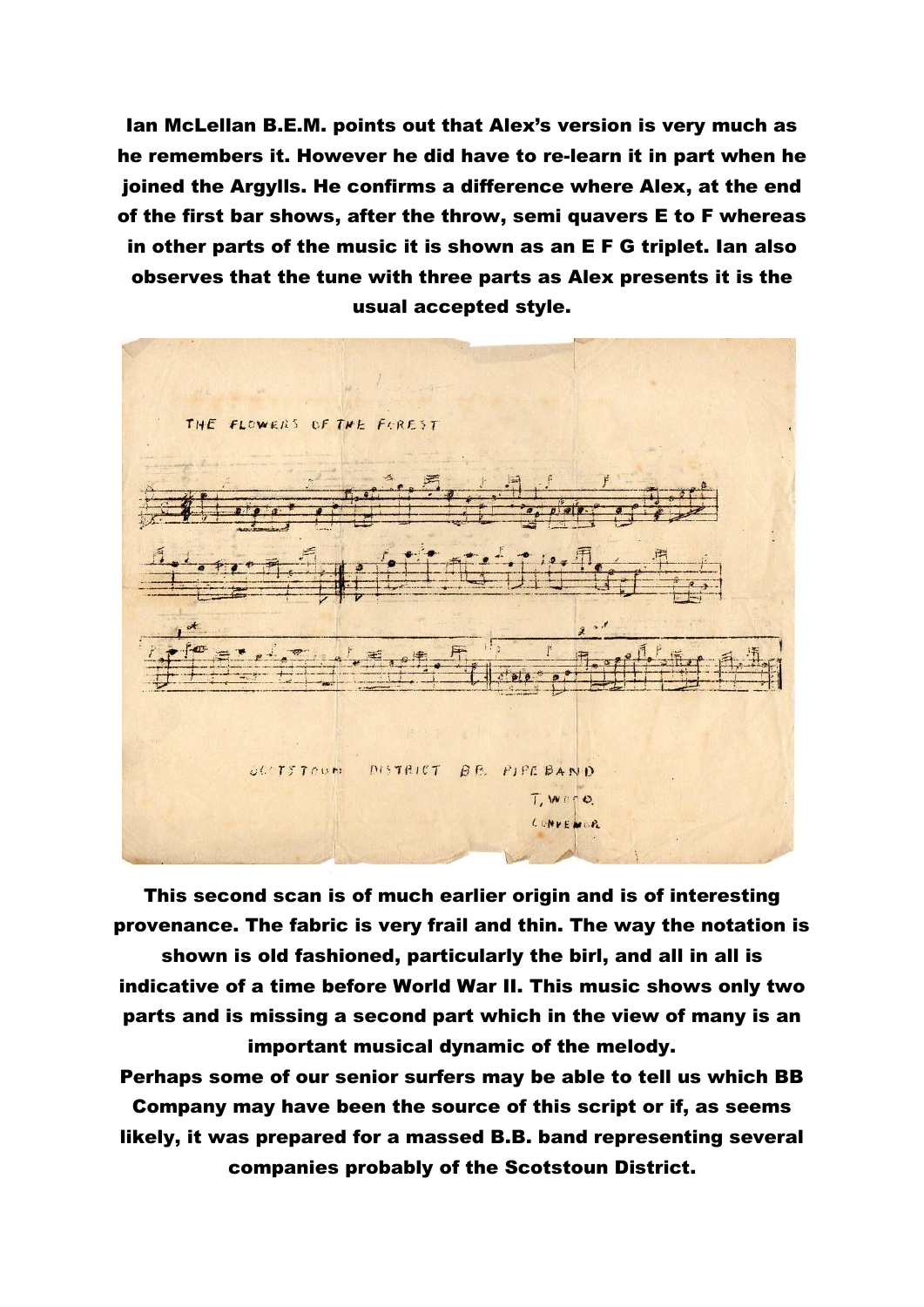There are many annual Cenotaph parades where bands, particularly of the military would play this tune. However it is usually seen as appropriate that it is played by a lone piper so enhancing the poignancy of the melodic line.

Dan Finlay recalls that in his generation of the BB band they played this tune on Remembrance Sunday positioned on the mound in Victoria Park. However as the impact of the construction of The Clyde Tunnel, including the roads network, took effect things had to change. The first completed tunnel tube, for northbound traffic, was eventually opened by Queen Elizabeth the Second on 3 July 1963. By then these access roads saw Remembrance Day parades redirected to Gordon Park Church and it was there that Pipe Major Alex MacIver would play the Flowers of the Forest in the church foyer honouring the event as the wreath was laid within the church. Alex always advocated that the tune should be played slowly and solemnly. It was after all a Lament in memory of the fallen.



Alex in his office with some band trophies on show.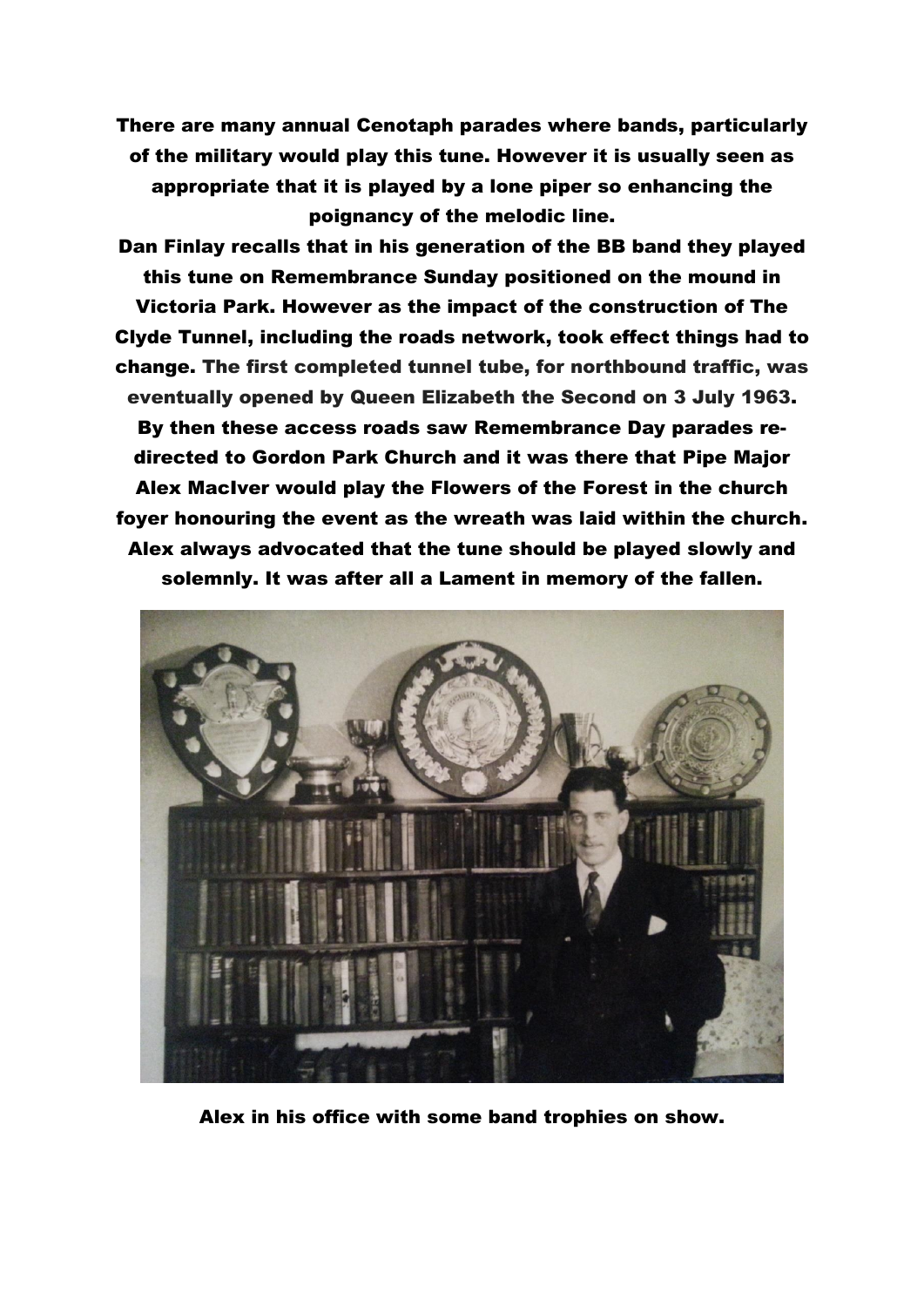

ALEX MCKENZIE MacIVER

Alex is shown in his army uniform when he first joined up. At the time this image was taken he would be about twenty.

To hear and see examples of related clips of "The Flowers of the Forest" please click on the links below.

<https://www.youtube.com/watch?v=bB0e5B0DYeY>

<https://www.youtube.com/watch?v=rfsasAlICo8>

<https://www.youtube.com/watch?v=LdgQOWyTpJg>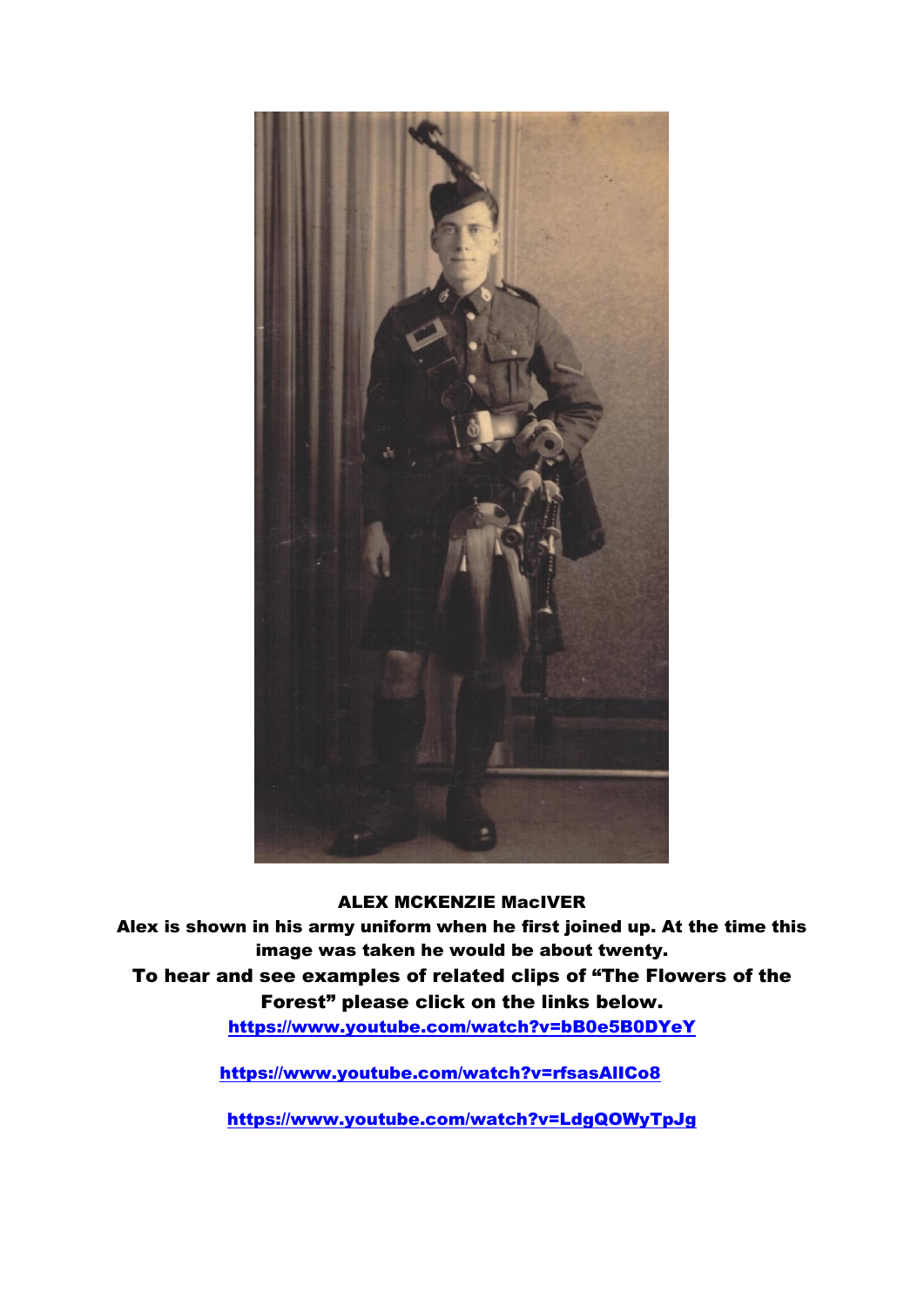Flowers of the Forest is an ancient Scottish folk tune commemorating the defeat of the Scottish army of James IV at the Battle of Flodden in September 1513. Although the original words are unknown, the melody was recorded c. 1615-25 in the John Skene of Halyards Manuscript as "Flowres of the Forrest", although it might have been composed earlier. Several versions of words have been added to the tune, notably Jean Elliot's in 1756 or 1758. However, many renditions are played on the [Great Highland](https://en.wikipedia.org/wiki/Great_Highland_Bagpipe)  [Bagpipe.](https://en.wikipedia.org/wiki/Great_Highland_Bagpipe)

Due to the sentiment of the lyrics and the reverence for the tune, it is one of the few tunes that many pipers will perform in public only at funerals or memorial services. It's playing is otherwise restricted to private practice or to instruct other pipers.

The earliest print of the words for The Flowers O' The Forest was found in 1746. The Battle of Flodden Field took place in 1513. Because of the alliance between Scotland and France, James IV attacked England when Henry VIII invaded France. The Battle of Flodden was a disaster for the Scots, with estimates of Scottish losses numbering as high as ten thousand. Numerous nobles were killed in the battle, including King James.

Jane (Jean) Elliot (1727-1805) wrote the poem "The Flowers of the Forest A Lament for Flodden". She published it anonymously circa 1755. It was, at the time, thought to be an ancient surviving ballad. However Robert Burns suspected it was an imitation, and Burns, Ramsay and Sir Walter Scott eventually discovered who wrote the song.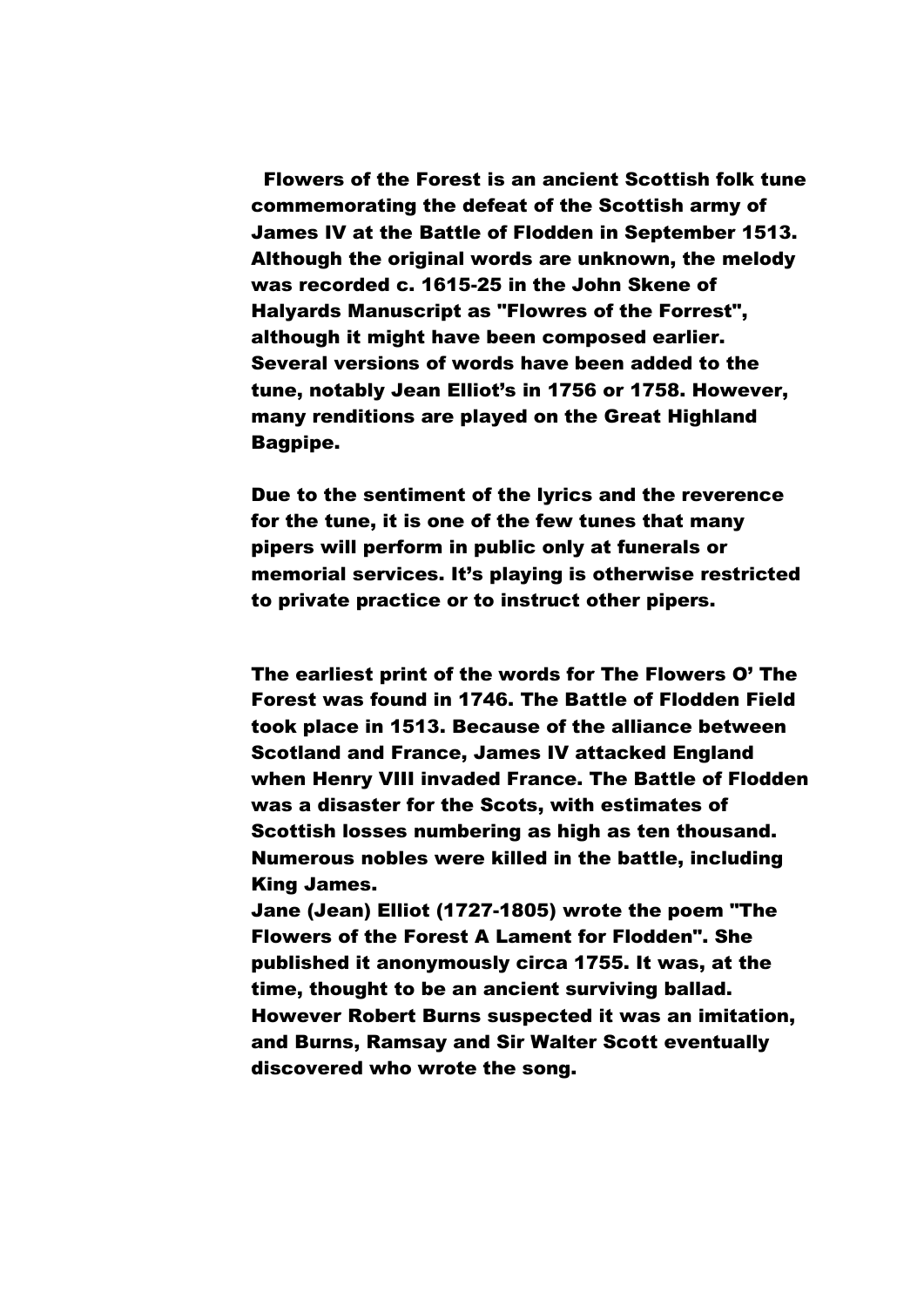## The Flowers o' the Forest

I've heard them liltin' at the ewe milking Lassies are liltin' before dawn o' day Now there's a moanin' on ilka green loanin' The Flow'rs o' the Forest are a' wede awa'.

At baughts in the morning, nae blythe lads are scornin' Lassies are lanely and dowie and wae; Nae daffin', nae gabbin', but sighin' and sabbin' Ilk ane lifts her leglin, and hies her awa'.

At e'en in the gloamin', nae swankies are roamin' 'Bout stacks wi' the lasses at bogle to play; But ilk maid sits drearie, lamentin' her dearie, The Flow'rs o' the Forest are a' wede awa'.

In har'st at the shearin', nae youths now are jeerin', Bandsters are runkled, an' lyart, or grey; At fair or at preachin', nae wooin', nae fleechin', The Flow'rs o' the Forest are a' wede awa'.

Dool for the order sent our lads to the Border, The English, for ance, by guile, won the day; The Flow'rs o' the Forest that fought aye the foremost, The prime o' our land lie cauld i' the clay.

We'll hae nae mair liltin' at the ewe-milkin', Women an' bairns are heartless an' wae; Sighin' an' moanin' on ilka green loanin', The Flow'rs o' the Forest are a' wede awa'.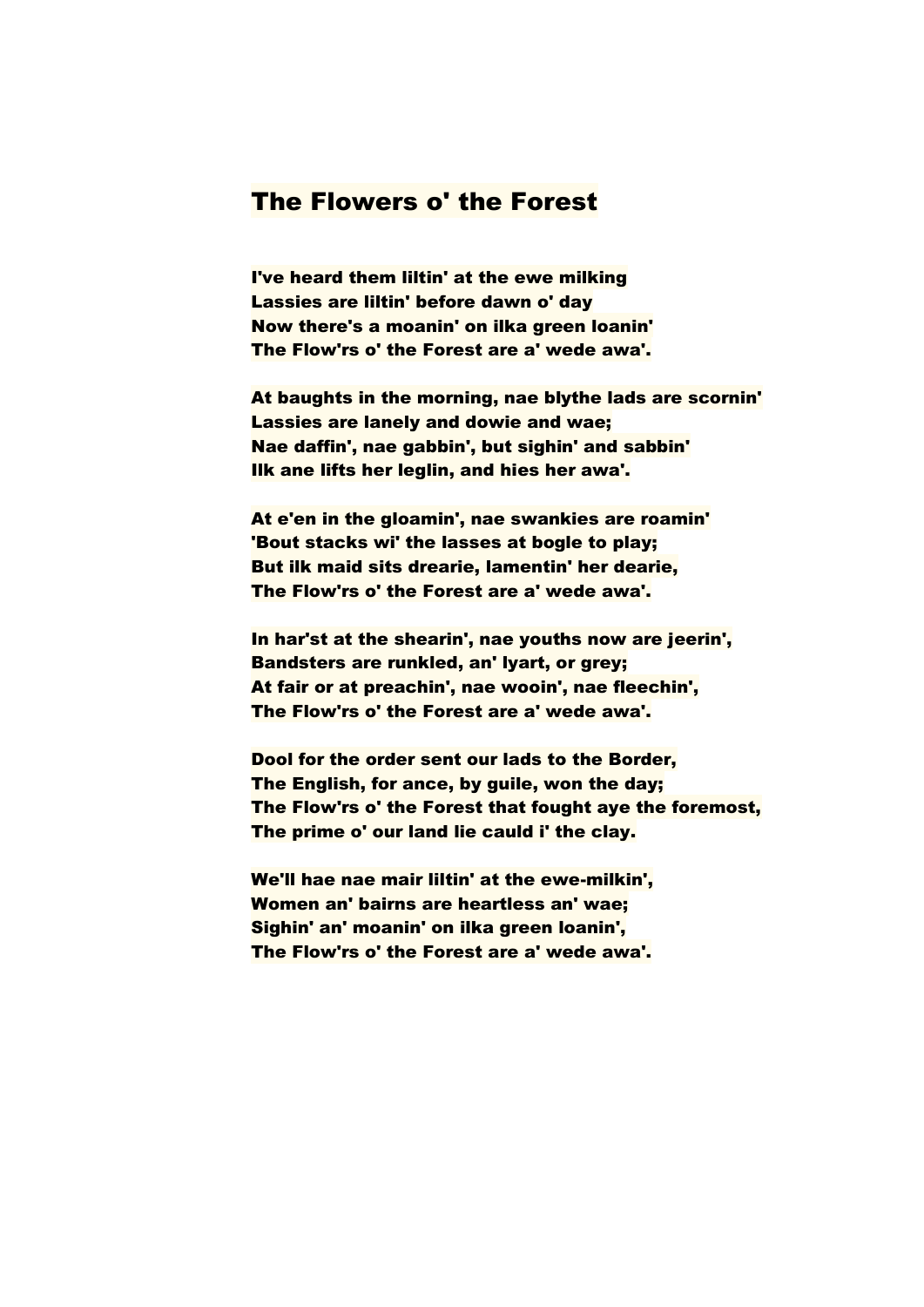We may have rehearsed this tune in band forum perhaps around the practice chanter table but I have no memory of that. My recall is of a time before I became a member of the 214 BB being taught this tune at one of my regular Sunday morning lessons with Alex Ibell at no. 9 Haldane St. Old Alex made it very clear that this tune should only be played when the occasion was appropriate. He said words to the effect that "otherwise when you wake up in the morning the COO in the field adjacent may well have expired. Where you had neither a COO, nor an adjacent field, then something equally horrendous may befall you!"



ALEX IBELL as most of us would remember him and right aged around 20 in what may be the uniform of the Whiteinch Pipe Band.